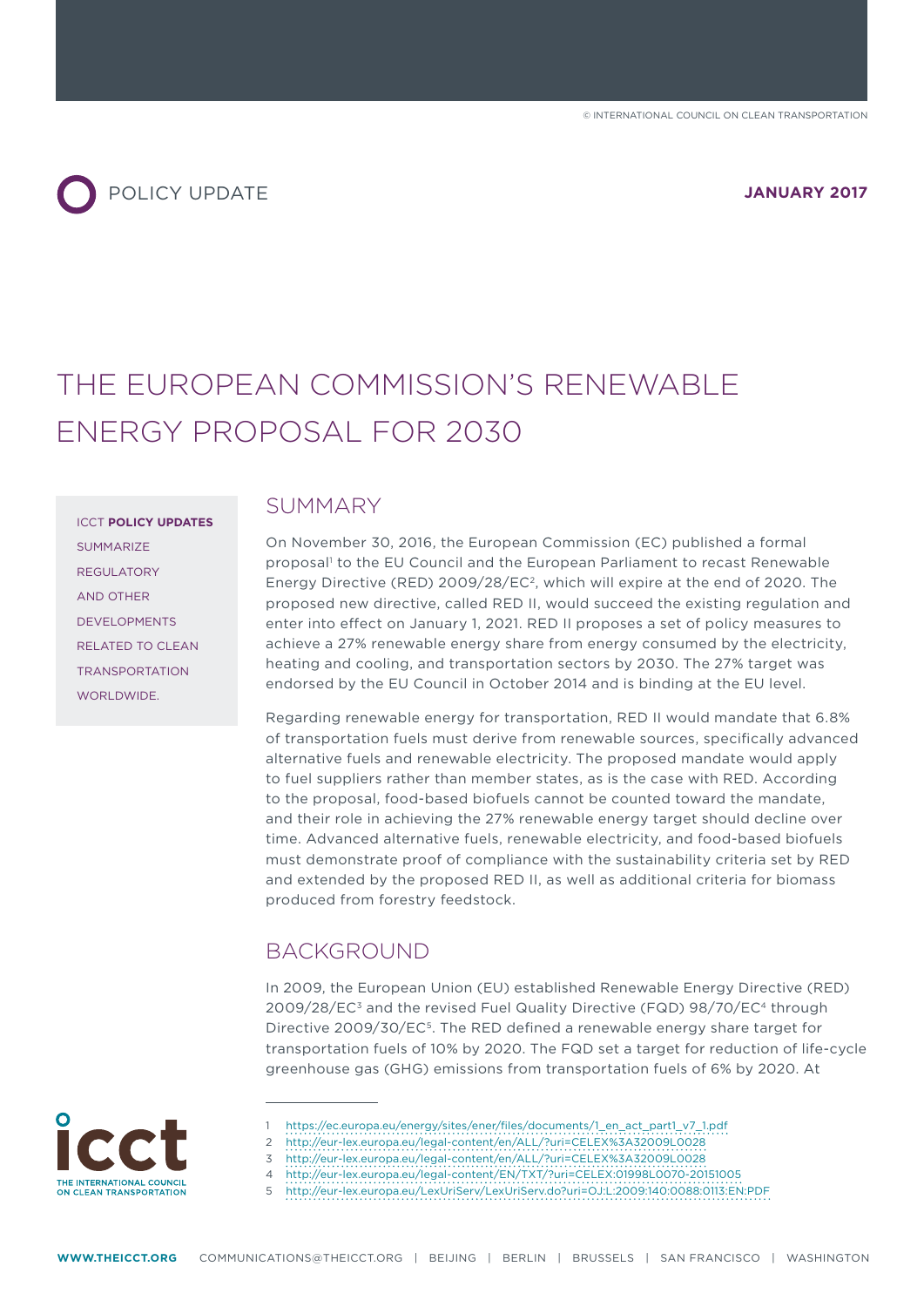the time, the European Commission's (EC's) impact assessment<sup>6</sup> estimated that these targets would be achieved mainly through the use of food-based biofuels because of their commercial availability. However, food-based biofuels have since been criticized for causing indirect land use change (ILUC) emissions that were not included in the GHG accounting in the directives. The RED allowed advanced biofuels produced from non-food feedstock to count twice toward the 10% renewable energy target. This was intended to promote investments in biofuel production, which requires high capital costs but has a limited impact on ILUC.

In 2015, the EU approved ILUC Directive 2015/1513,7 which amended the RED and the FQD to address ILUC. This directive capped the contribution of foodbased biofuels to the RED 10% renewable energy target at 7% by 2020. It also introduced a flexible target for advanced biofuels at 0.5% of total road transport fuel by 2020. Member states may choose to set lower targets if they can prove limited potential for the sustainable production of biofuels produced from nonfood feedstocks. The cap and the target are voluntary for the FQD.

RED and FQD have been widely criticized for regulatory uncertainty related to addressing ILUC and for the lack of a binding mandate for advanced biofuels. It took 3 years for the EU to decide to limit food-based biofuels. The cap is set at the same share of renewable energy that member states aim to achieve in transportation by 2020 because of slower-than-expected biofuels uptake.<sup>8</sup> The flexible nature of the advanced biofuels target makes it a weak policy instrument for investment promotion in advanced biofuel production, which requires high capital costs. Therefore, the EC's proposal for 2021 through 2030 aims, in particular, to support the development and commercialization of advanced alternative fuels and to clarify the role of food-based biofuels.

#### RENEWABLE ENERGY MANDATE FOR TRANSPORTATION

On November 30, 2016, the EC published a formal proposal9 to the EU Council and the European Parliament to recast RED 2009/28/EC<sup>10</sup>, which will expire at the end of 2020. The proposed new directive, called RED II, would succeed the existing regulation and enter into efect on January 1, 2021. The proposal suggests a set of policy measures to achieve a 27% renewable energy share from energy consumed by the electricity, heating and cooling, and transportation sectors by 2030. The 27% target was endorsed by the EU Council in October 2014 and is binding at the EU level.

As part of that comprehensive 2030 target, RED II would mandate that 6.8% of transportation fuels must derive from renewable sources, specifically advanced alternative fuels and renewable electricity. Fuel suppliers may achieve this target through blending renewable fuels, such as:

» Advanced and conventional non-food biofuels and biogas produced from lowcarbon feedstocks listed in Annex IX, Parts A and B, of RED and the proposed RED II (see lists in following paragraphs);

<sup>6</sup> <http://eur-lex.europa.eu/legal-content/EN/TXT/?uri=CELEX:52008SC0085>

<sup>7</sup> <http://eur-lex.europa.eu/legal-content/EN/TXT/?uri=celex%3A32015L1513>

<sup>8</sup> <https://ec.europa.eu/energy/en/topics/renewable-energy/progress-reports>

<sup>9</sup> [https://ec.europa.eu/energy/sites/ener/files/documents/1\\_en\\_act\\_part1\\_v7\\_1.pdf](https://ec.europa.eu/energy/sites/ener/files/documents/1_en_act_part1_v7_1.pdf)

<sup>10</sup> <http://eur-lex.europa.eu/legal-content/en/ALL/?uri=CELEX%3A32009L0028>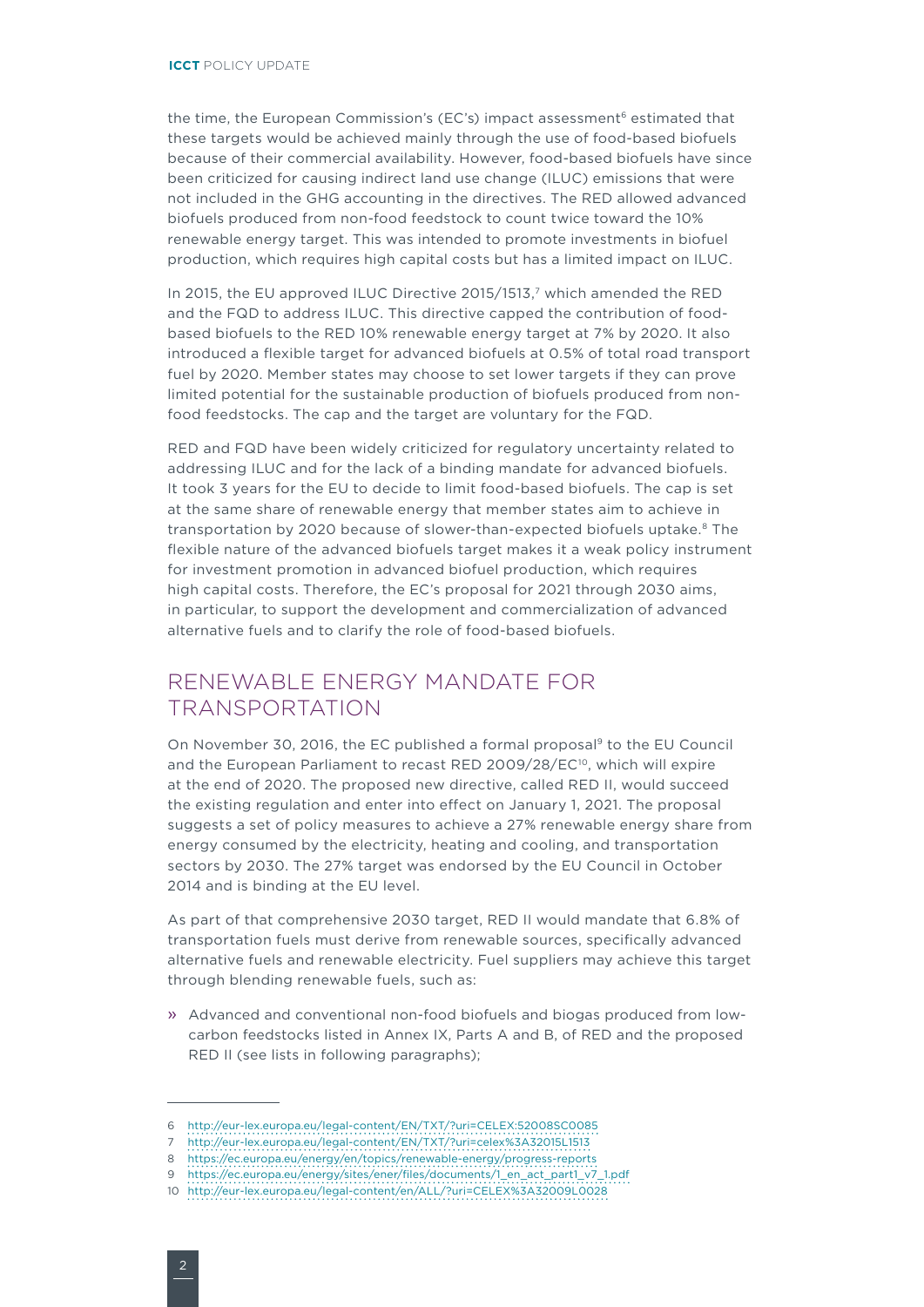- » Renewable liquid and gaseous transport fuels of non-biological origin;
- » Waste-based fossil fuels; and
- » Renewable electricity.

Renewable energy used in all transport modes can contribute toward this target, although only road and rail are obligated sectors. The EC has proposed that advanced alternative fuels used for aviation and maritime can be counted 1.2 times toward the 6.8% renewable energy mandate. This would provide a small additional incentive to develop and apply biofuels in these sectors.

In addition, the RED II proposes a sub-target of 3.6% blending for advanced biofuels coming from the feedstocks listed in RED Annex IX, Part A, by 2030, starting with a sub-mandate for 0.5% blending in 2021. The feedstocks that can be used to achieve this sub-mandate are algae, biowaste from households and industry, agriculture residues (e.g., straw), industrial residues (e.g., husks, nut shells), forestry residues (e.g., branches, black liquor), and energy crops. This sub-mandate for advanced feedstocks should help to promote emerging technologies for biofuel production, such as cellulose hydrolysis and pyrolysis.

RED II would exclude the following fuels from Part A, and therefore they would not be applicable toward achieving the sub-mandate:

- » Fuels produced from renewable liquid and gaseous fuels of non-biological origin<sup>11</sup>;
- » Carbon captured and utilization for transport purposes; and
- » Bacteria, if the energy source is renewable.

However, these fuels are still eligible to be counted toward the overall 6.8% renewable energy target for transportation. The figure below shows the renewable energy mandate for fuel suppliers from 2021 through 2030.

The figure reflects the RED II proposal requirement for fuel suppliers to have a 1.5% minimum energy share for the overall renewable energy mandate beginning in 2021, which includes a 0.5% minimum share for advanced biofuels produced from the feedstocks listed in Annex IX, Part A. The overall share of biofuels produced from Annex IX, Part B, can be smaller than 1%–1.7%, as indicated in the figure. If this share is smaller, the overall renewable energy mandate should be achieved through other eligible feedstocks.

<sup>11</sup> Liquid or gaseous fuels other than biofuels whose energy content comes from renewable energy sources other than biomass, and which are used in transport (Directive 2009/28/EC).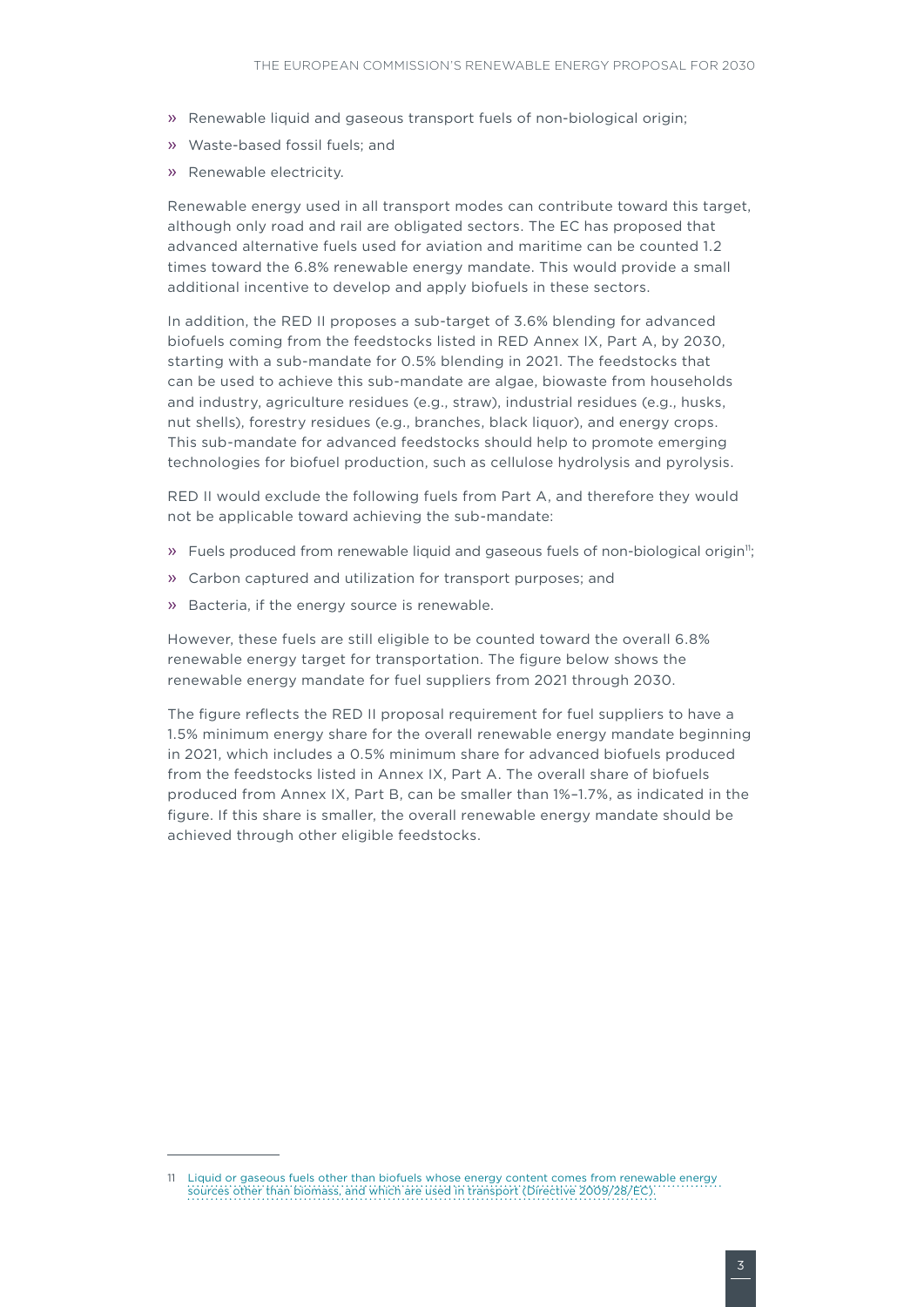

Renewable energy in transportation post 2020

After the proposal is approved and implemented by EU member states, the EC is allowed to approve a delegated act to add feedstocks to this list, but it cannot remove any. According to the proposal, the EC should evaluate the feedstocks every 2 years.

RED II would limit the contribution of conventional low-carbon biofuels (Annex IX, Part B, of RED and the proposal for RED II) at 1.7% of the 6.8% mandate. This would ensure a competitive advantage to fuels that are still being commercialized and developed. The feedstocks for conventional low-carbon biofuels are animal fat of Categories 1 and 2; used cooking oil; and molasses, which is a byproduct of sugar production. Molasses is a new addition to Annex IX, Part B, based on projections of expanding EU sugar production. However, the EC's impact assessment does not address the potential competition for feedstock from other economic sectors (e.g., food and feed) where molasses is being used.

Renewable electricity used for transportation can be counted according to one of the following methods:

- » Average renewable energy share in the EU grid,
- » Average renewable energy share in the national grid of the EU member state, or
- » 100% of electricity obtained from direct connection to an installation generating renewable electricity that is not connected to the grid.

RED II would allow member states to count food-based biofuels toward the overall 27% renewable energy target, but this contribution is capped at 7% of total road and rail transport fuels in 2021 and would decrease to 3.8% by 2030. Member states would be free to set lower limits or to cap certain feedstocks. It is expected that some member states may choose to cap the contribution of vegetable oils– based biodiesel because of higher ILUC GHG emissions.12 Otherwise, the cap does not diferentiate between food-based biofuels with higher or lower ILUC emissions.

<sup>12</sup> [https://ec.europa.eu/energy/sites/ener/files/documents/Final%20Report\\_GLOBIOM\\_publication.pdf](https://ec.europa.eu/energy/sites/ener/files/documents/Final%20Report_GLOBIOM_publication.pdf)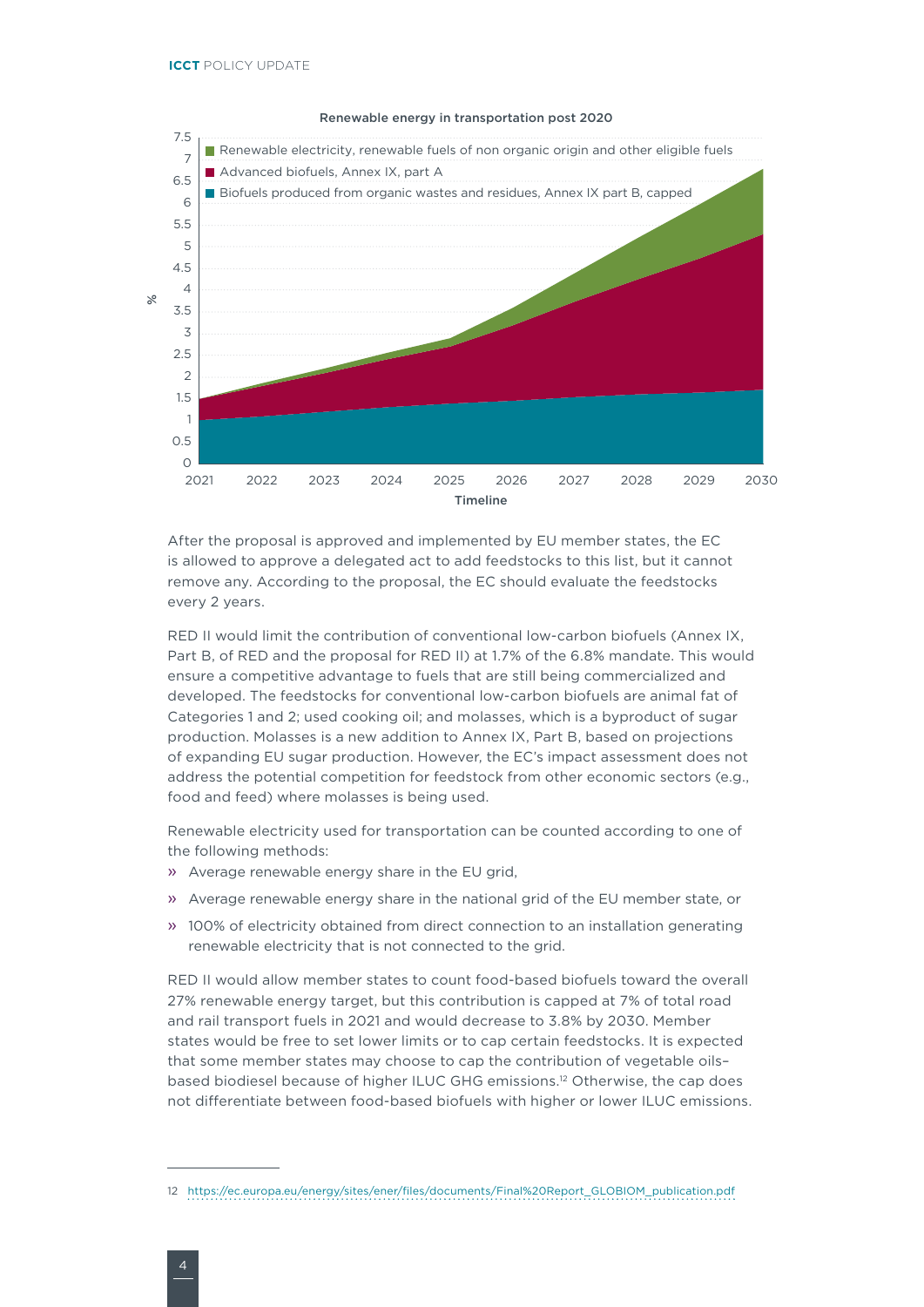The table below provides a comparison of the RED 2020 renewable energy framework and the EC's proposal for the RED II 2030 framework.

## COMPARISON OF RENEWABLE ENERGY TARGETS FOR TRANSPORTATION FOR 2020 AND 2030

|                               | 2020 targets (RED)                                                                                                                                           | 2030 proposed targets (RED II)                                                                                                                                                               |  |
|-------------------------------|--------------------------------------------------------------------------------------------------------------------------------------------------------------|----------------------------------------------------------------------------------------------------------------------------------------------------------------------------------------------|--|
| <b>Type of</b><br>target      | • Life-cycle GHG emission reduction<br>target for fuel suppliers<br>• Renewable energy mandate for<br>member states                                          | • Renewable energy mandate for<br>fuel suppliers                                                                                                                                             |  |
| <b>Target</b><br>level        | • 6% GHG reduction compared to 2010<br>• 10% renewable energy blending:<br>• Non-binding 0.5% advanced<br>biofuels target<br>• 7% cap on food-based biofuels | • 6.8% advanced alternative fuel<br>blending:<br>• 3.6% feedstocks in Annex IX,<br>Part A<br>• 1.7% cap on Annex IX, Part B,<br>feedstocks                                                   |  |
| <b>Eligible</b><br>feedstocks | Food-based biofuels, advanced<br>biofuels, renewable liquid and gaseous<br>transport fuels of biological origin, and<br>renewable electricity                | Advanced biofuels, renewable liquid<br>and gaseous transport fuels of non-<br>biological origin, waste-based fossil<br>fuels, and renewable electricity;<br>food-based biofuels are excluded |  |

RED II would discontinue the aforementioned 10% renewable energy mandate and the 6% life-cycle GHG emission reduction target after the end of 2020 and would not directly amend the FQD.

The RED and FQD promoted solutions that were the most cost-efficient in terms of feedstock availability and technologies. Thus, food-based biofuels had a competitive advantage over advanced biofuels. Moreover, the 6% life-cycle GHG emission reduction target in the FQD did not account for ILUC emissions and thus did not sufficiently incentivize low-carbon advanced biofuels. To avoid a continuation of these problems, the EC's proposal for RED II states that food-based biofuels usage should be reduced to address ILUC. Most importantly, the 2030 targets for transport described in RED II provide a clear signal of support and policy certainty for emerging low-carbon alternative fuel technologies.

The EC's proposal for RED II indicates that by the end of 2025, the EC should assess whether the renewable energy mandate efectively stimulates innovation and promotes GHG emission savings in the transport sector, as well as whether the applicable GHG savings requirements for biofuels and biogas are appropriate.

### SUSTAINABILITY CRITERIA FOR RENEWABLE ENERGY USED IN TRANSPORTATION

In 2009, as a part of RED, the EU introduced sustainability criteria for food-based biofuels to limit adverse efects on GHG levels, the environment, biodiversity, social issues, food prices, and direct and indirect land use change from the renewable energy and GHG reduction targets for 2020. These criteria stated that biofuels should not be obtained from highly biodiverse land, land with high carbon stock, and peatland that was classified as such in 2008 (this does not recognize the widespread conversion of peatlands to agriculture before 2008). The sustainability criteria were accompanied by a GHG emission savings threshold and calculation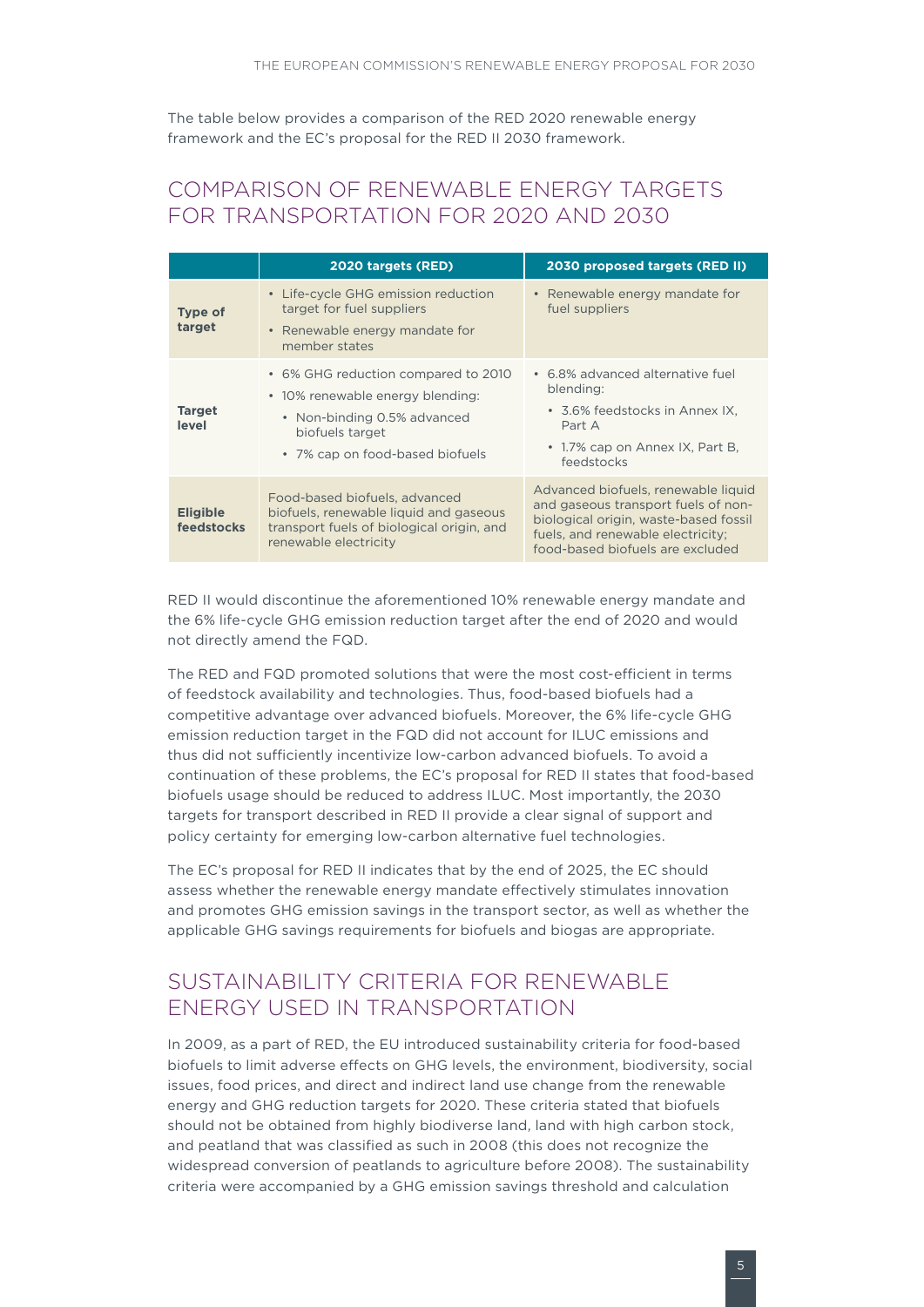methodology for renewable fuels, not including ILUC emissions. This threshold was set to increase for new installations over time.

For the 2030 framework, the EC has proposed in RED II to keep the sustainability criteria that applied in the 2020 framework and to expand them by forbidding usage of peatland, including paludiculture, where cultivation is paired with rewetting.

In addition, RED II would introduce sustainability criteria for feedstocks sourced from forest biomass. These criteria require compliance with applicable national/ subnational laws and, if none apply, with a local assessment. The requirements include

- » Harvesting with legal permits,
- » Protecting areas with high conservation value,
- » Minimizing the impacts of forest harvesting on soil quality and biodiversity,
- » Regenerating cleared forest, and
- » Harvesting without exceeding the long-term production capacity of the forest.

According to the proposal for RED II, these criteria should be included in national law or in voluntary sustainability certification schemes. Member states or management systems of the forest holding should address these requirements so that the economic operator would be able to claim compliance with the criteria. The implementers of the criteria are free to interpret them according to the local conditions. For example, allowable forest biomass removals may depend on locally specific factors, such as slope and proximity to waterways.

There are no similar sustainability criteria for eligible agricultural biomass (e.g., straw) used for advanced biofuels in RED II. The 2020 RED required crosscompliance for food crops with EU Council Regulation No 1306/2013, Annex II, which regulates agricultural practice with respect to environmental impacts, in the article on sustainability criteria. This has now been moved to the recital, which means that its implementation is not required. This action is based on the EC reasoning that EU energy policy should not interfere with existing agriculture policy. In addition, the EC assumes that most farmers supplying residues for biomass would be eligible for the EU common agriculture policy's direct payments (subsidies), which require compliance with EU Council Regulation No 1306/2013, Annex II. Moreover, these requirements have not been included in biofuels certification schemes to avoid duplication with agriculture policy. Nevertheless, this was the only major sustainability criterion in RED that addressed minimum soil cover and, in particular, agricultural residues. Its optional status in RED II is likely to be of concern if demand for residues grows as a result of advanced biofuel production. Consistent and complete residue removal could cause severe soil carbon loss in some areas.

As a part of the sustainability criteria, RED II would tighten the GHG emission saving threshold. RED II specifies that advanced biofuels produced from Annex IX feedstocks should meet a 70% GHG emission saving requirement starting in 2021. For installations that began operation before 2021, the GHG emission savings threshold from the 2020 RED still applies. The figure below shows the timeline.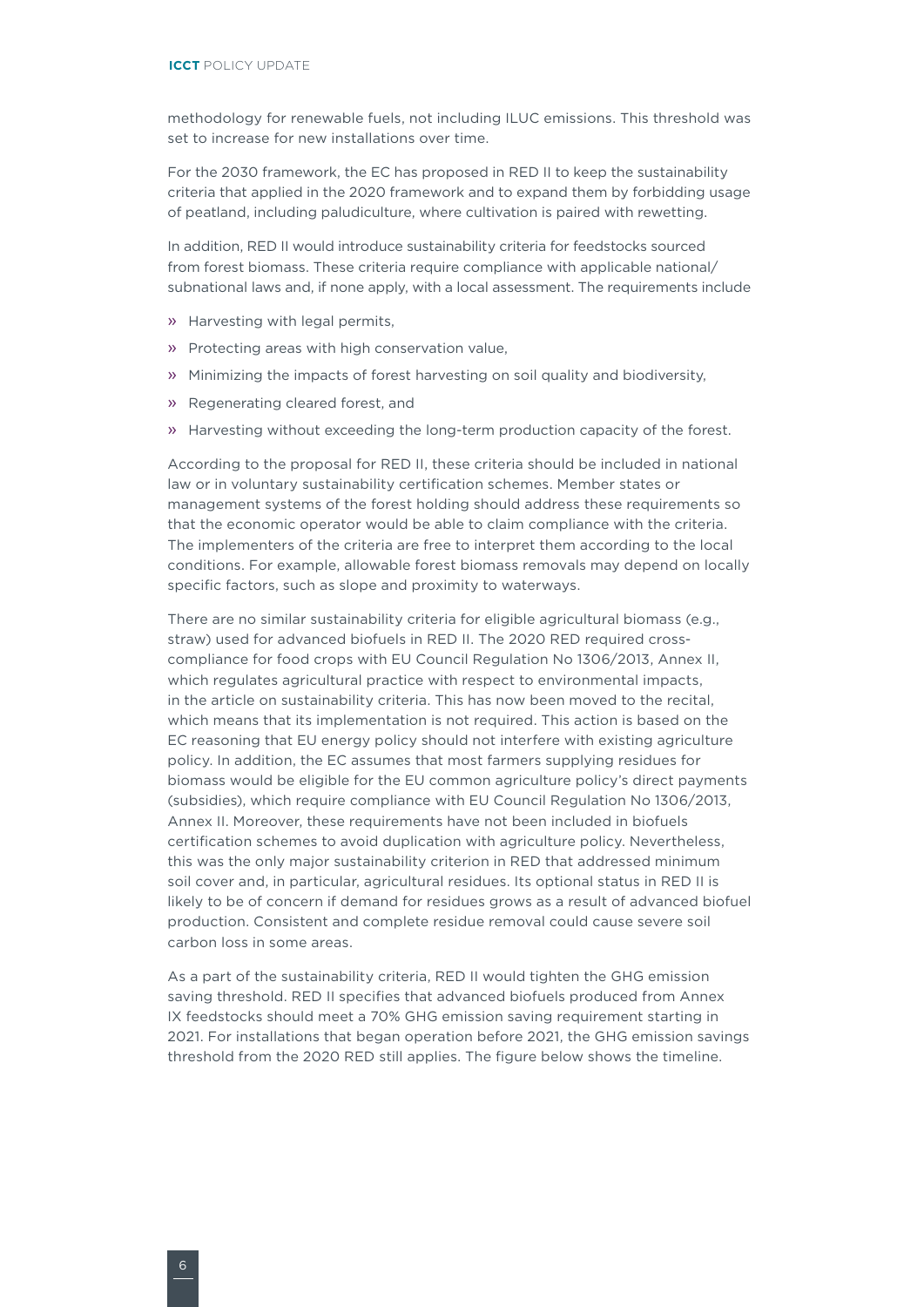#### PROPOSED TIMELINE FOR THE INCREASE IN THE GHG EMISSION SAVINGS THRESHOLD

| <b>Installations in</b><br>operation                                                                        | $2014 -$<br>Oct. 4, 2016 | Oct. 5, 2015 | 1000 | 2021-2030 |
|-------------------------------------------------------------------------------------------------------------|--------------------------|--------------|------|-----------|
| On or before<br>Oct. 5, 2015                                                                                | 50%                      |              |      |           |
| Starting operation from Oct. 5, 2015                                                                        |                          | 60%          |      |           |
| All biofuels produced from feedstock listed in Annex IX and installations<br>in operation from Jan. 1, 2021 | 70%                      |              |      |           |

RED II would amend the GHG emission accounting methodology by providing an opportunity to claim default or actual GHG emission values for the following:

- » Soil nitrogen dioxide (NO<sub>2</sub>) emissions that are included in cultivation of GHG emissions,
- » Vegetable oil extraction that is included in processing GHG emissions, and
- » Transport and distribution emissions of the final fuel.

According to the EC's proposal for RED II, fuels produced from wastes and residues other than agricultural, aquaculture, fisheries, and forestry residues do not need to demonstrate compliance with the sustainability criteria other than the GHG emission savings threshold. It is worth keeping in mind that RED defines *waste* as "any substance or object which the holder discards or intends or is required to discard according to the Waste Framework Directive 2008/98/ EC<sup>13</sup> [WFD]." The WFD requires waste prevention and management according to a hierarchy principle that prioritizes reuse and recycling over recovery for energy purposes. RED II would reserve the EC's right to adopt a delegated act for assessing a methodology for GHG emission savings from renewable liquid and gaseous transport fuels of non-biological origin and waste-based fossil fuels, and to introduce a minimum GHG emission saving requirement for these fuels as additional sustainability criteria. ILUC Directive 2015/1513 had required the EC to generate a proposal permitting the use of renewable liquid and gaseous transport fuels of non-biological origin for compliance with a 10% renewable energy target. In addition, RED II would allow the EC to adopt a separate methodology to determine the share of biofuel resulting from biomass co-processed with fossil fuels.

All of the aforementioned sustainability criteria would apply to biofuels regardless of the geographical origin of the biomass; thus, operators in other countries in and outside of Europe would have to comply with the sustainability criteria also.

The proposal maintains language from the 2020 RED stating that EU member states should not refuse to take into account, on other sustainability grounds, biofuels obtained in compliance with the sustainability criteria. In addition, RED II would allow member states to impose additional sustainability criteria.

<sup>13</sup> RED Directive 2009/28/EC and Directive 2008/98/EC